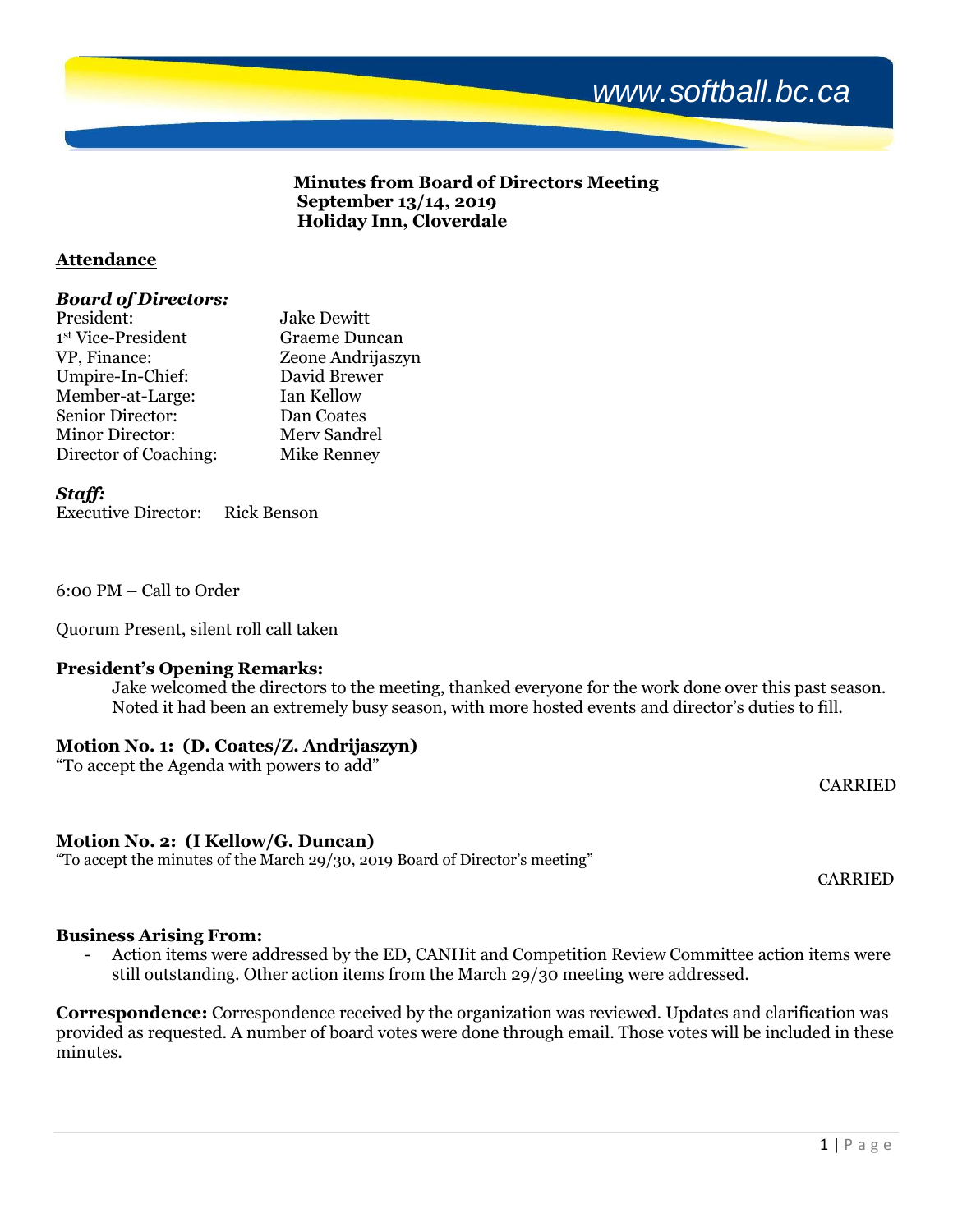### **REPORTS**

### **STAFF**

- Report was circulated to board members prior to this meeting.
- Reviewed social media status and analytics of our activity. Snapshot of campaigns we ran over the last four months and future plans, including post generated by a social media company on our behalf, and in house.
- Updated activity in the Indigenous LTAD action plan, including committee work chaired by Director Renney. Previewed a proposed logo incorporating Indigenous culture, which would be used by Softball BC in conjunction with the current SBBC logo.
- Review of the 2019 softball season highlights, including participation at post provincial events by male teams. For the first time ever, BC had representation in all three minor categories at U14/U16 and U19 male Canadian Championships.
- Updated directors on LSO and community engagement activities taken on by SBBC staff
- Canada Summer Games Team BC update, coaching staff have now been approved, Men's Team BC have held first ID camp in Surrey, with a second in Prince George scheduled for September. Women's Team BC are planning ID camps for spring of 2020.
- Update on operational plans, including filling one open staff position, and plans for updating IT security and software
- Shared schedule for member development activities, including conferences, leadership meetings and clinics.
- Compliance rate from member clubs was reviewed. Governance agreements were at 91%, but volunteer screening reports were only 16%. Discussion was held on potential risk management concerns from screening.

Action item – poll member clubs on how many are doing screening using criminal record checks. Increase education and awareness of the policy with member executives at upcoming meetings and conferences.

Provided information to board on a philanthropy program managed by Sport BC, called BC Amateur Sport Fund. Sport philanthropy has been identified as a new and potential growth area for fund raising.

Action Item – staff to arrange a presentation to the board on how sport philanthropy can be incorporated into revenue stream.

- Introduced a service being piloted by ViaSport in BC to assist sport boards in mediation and arbitration. Sport Connect Law is provided by ViaSport to PSOs by connecting a PSO with a trained mediator or arbitrator to chair or manage disputes and appeals.

Action Item – Staff to provide details to board members, agreed to trial the service when appropriate.

## **Motion #3 (Z. Andrijaszyn /M Sandrel) CARRIED**

"To accept the Executive Director's verbal and written report as information"

### **1 st VP**

- Board accepted report as written
- The director tried to work with the senior women's league in Kelowna to bring them into Softball BC. Due to reduced team interest, and a lack of executive volunteers, the league suspended operations for the year.

## **Motion #4 (D. Brewer/M. Renney) CARRIED**

"To accept and approve the written and verbal report of the VP as submitted"

### **Provincial Umpire-In-Chief**

- Director's report was reviewed as presented
- Discussions took place on the reported number of incidents for 2019, and why they were lower than 2018. While the board would like to believe that participants were better behaved this year, the director advised that, due to the large increase in young umpires, incidents which would have been reported and game ejections which may have been handed out by more experienced umpires were not being reported. Umpires will be instructed to be more diligent in completing and submitting these reports in the future. As well, the director recommended that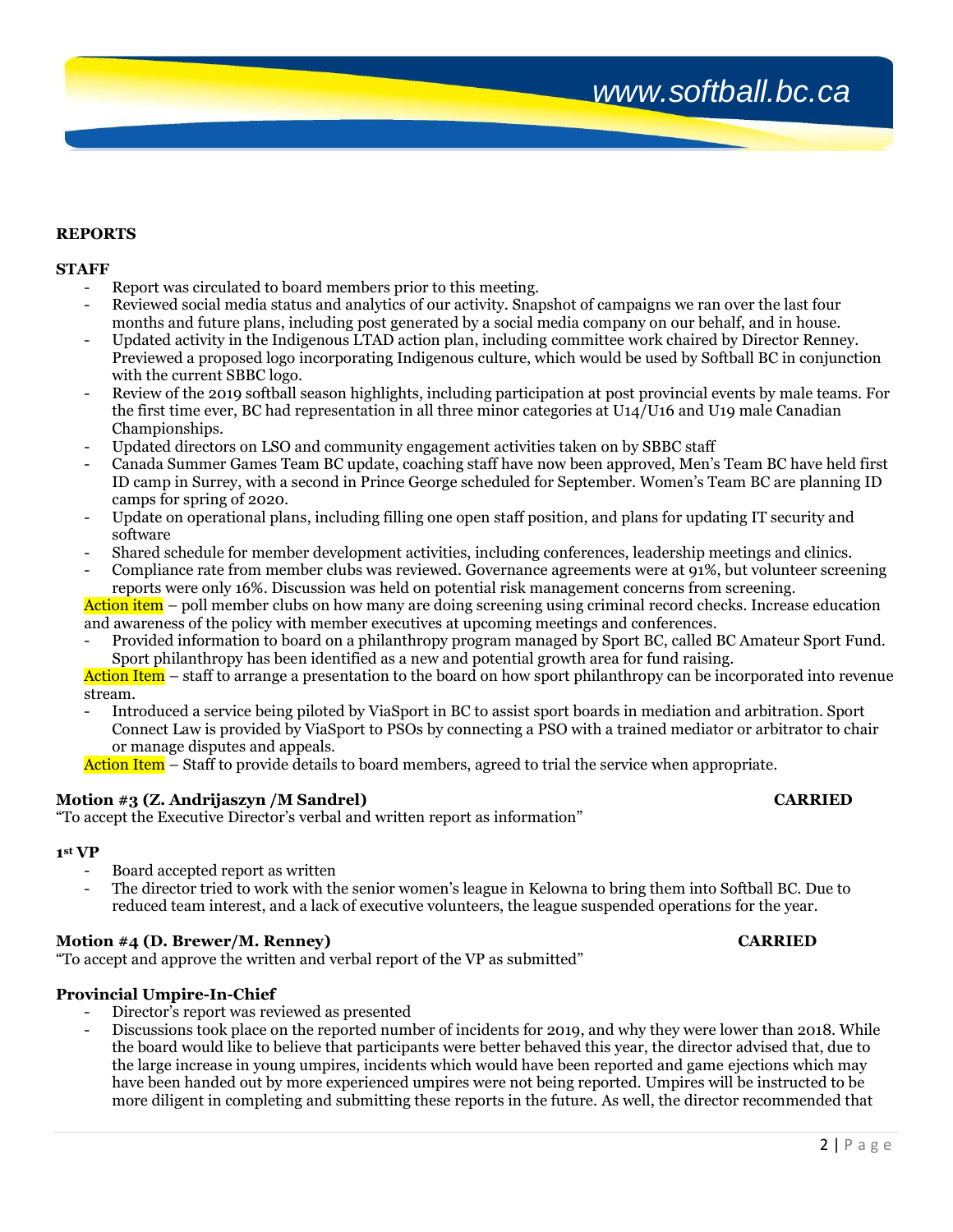incidents between a club coach/player and an umpire be investigated by an independent source to avoid bias and conflict of interest.

# **Motion #5 (I. Kellow/ D. Coates) CARRIED**

"To accept and approve the written and verbal report of the PUIC director as submitted"

# **Minor Director**

- Director's report was reviewed as presented
- Discussion was held on the ratio of youth team classifications, and a concern that recreational teams may be getting watered down due to the growing number of competitive teams. This was identified as a priority area for the director moving forward, and he looked forward to the Competition Review Committee taking this on.
- Managing urban and rural club structures as well as governance was discussed.

# **Motion # 6 (D. Brewer/I. Kellow) CARRIED**

"To accept and approve the written and verbal report of the minor director as submitted"

# **Senior Director**

- Received and reviewed the report as written.
- Motions which had been reviewed by both minor and senior advisory councils dealing with eligibility of U19 and younger players were brought to the board's attention. These motions will be discussed under new business, but it was noted this is a complicated area which will need careful consideration.

# **Motion # 7 (Z. Andrijaszyn/D. Brewer) CARRIED**

"To accept and approve the written and verbal report of the senior director as submitted"

# **Director of Coaching**

- Reviewed written report as circulated
- Discussion was held on evaluating coaches who are in the Competitive Coaching stream. There are a minority of provinces who evaluate and certify coaches of U12 teams. Softball Canada endorses evaluations at U14 or Learn to Train stage. After discussion by the board, it was recommended that a coach of a U12 or younger team may request evaluations, but the on-field evaluation would be done with a minimum age of U14 team.
- Confirmation of coaching certification took place; specifically how a coach's training is verified. Currently, that is done when a team attends Districts or the Provincials. In some cases, the coordinators will confirm a coach's training before approving team rosters, but that is not currently a requirement for roster approval. Future technology to link an individual with the CAC will permit the association to flag coaches who do not meet minimum provincial requirements.

# **Motion # 8 (G. Duncan/Z. Andrijaszyn) CARRIED**

"To accept and approve the written and verbal report of the coaching director as submitted"

# **Member at Large**

- Reviewed written report as circulated
- A discussion was held on using technology as a tool to improve the registration process. The director had a number of ideas on steps which could be made more efficient, save time and provide more information. Recommended those conversations continue with the Executive Director and be brought forward to our partners providing CRM solutions.

# **Motion # 9 (Dave Brewer/M. Sandrel)**

"To accept and approve the written and verbal report of the Member at large as submitted"

# *CARRIED*

# *www.softball.bc.ca*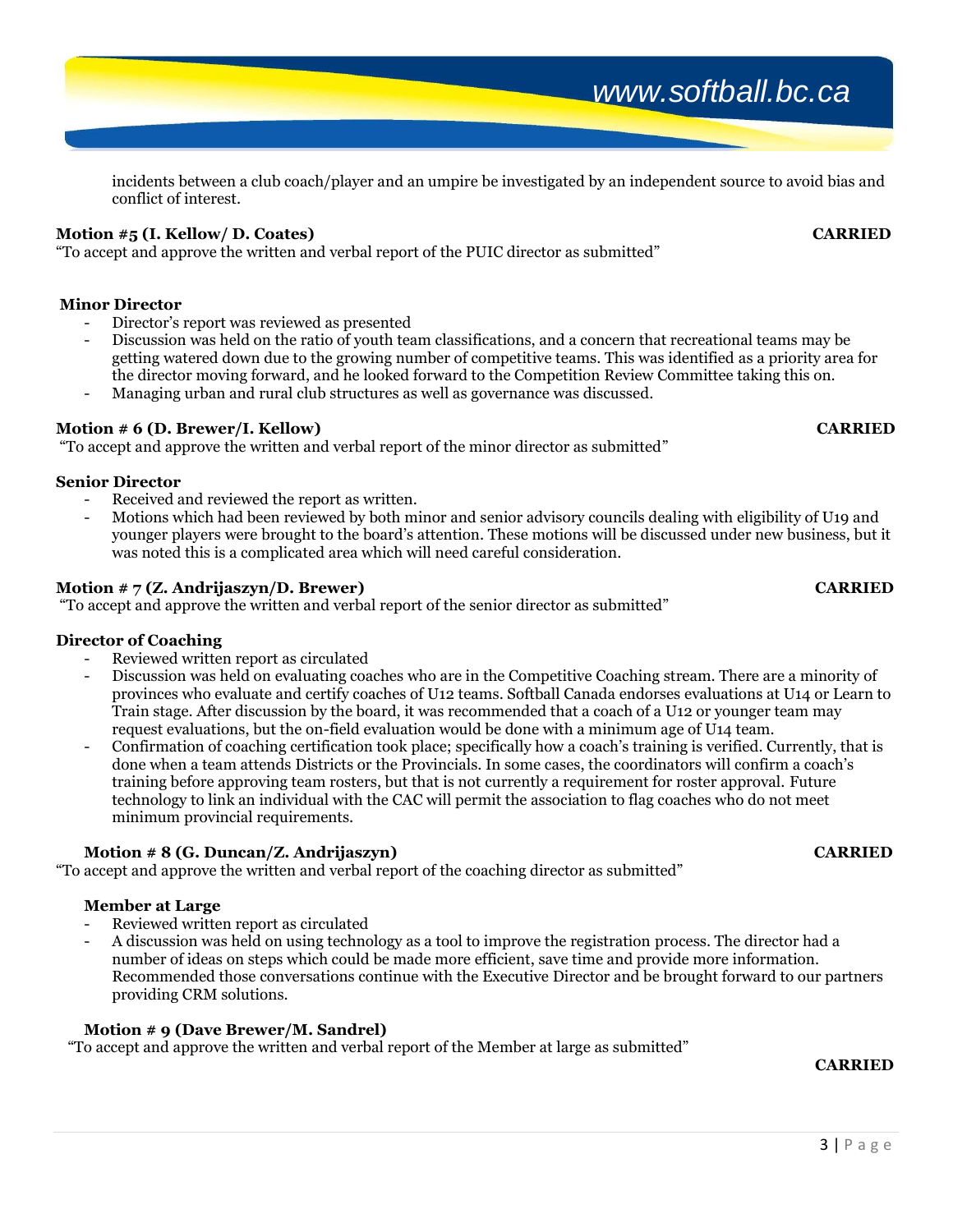# *www.softball.bc.ca*

# **Vice President Finance**

- Reviewed report as circulated<br>- Distributed copies of the sums
- Distributed copies of the current financial statement for the organization, and answered questions on the state of Softball BC's financial position.
- Distributed copies of the line of credit statement, noted we were at a zero balance
- Current financial status of the organization was better than it had been a year previously, cash balance was improved.

# **Motion # 10 (D. Coates/I. Kellow)**

"To accept and approve the written and verbal report of the VP Finance as submitted"

# *CARRIED*

# **UPDATES**

# **Softball BC AGM**

# **By-Laws**

The board considered a by-law submitted by the chair of the governance committee, Dave Brewer, regarding assignment of a voting delegate for a registered team. Discussion was held regarding the intent of appointing voting delegates by member districts for male and female teams. It was agreed by the board the intent was that a member district should have a team registered in a specific gender, in order to appoint a voting delegate to represent that gender. The by-law reads to delete the words "Mixed team representative" from both part iii) and iv). It was determined the intent would be clear by deleting the word "mixed" only

# **Motion # 11 (D. Brewer/Z. Andrijaszyn)**

- To amend the motion to By-Law Part 3, section 12 iii) and iv) to read "delete the word mixed" **CARRIED**

# **Motion # 12 (D. Brewer/M. Sandrel) CARRIED**

- to present at the 2019 AGM, a motion to change by-law Part 3, Section 12 iii) and iv) as amended

## **Motion # 13 (D. Brewer/D. Coates) CARRIED**

- To produce a new motion for by-law change Part 3, Section 12 i) and ii) to add the word teams after Senior Fastpitch Men's "Team" representative and Senior Fastpitch Women's "Team" representative to be present at the 2019 AGM

# **Motion # 14 (G. Duncan/D. Brewer) CARRIED**

To adjourn the meeting

### **BOARD OF DIRECTORS MEETING SATURDAY, September 14, 2019 Holiday Inn, Cloverdale**

# **Motion #15 (Z. Andrijaszyn /M Sandrel) 8:00 AM CARRIED**

To reconvene the Board of Director's meeting

## **AGENDA**

Executive Director reviewed the proposed agenda with the board. A fundraising component has been planned, and a discussion was held on where the funds should be allocated. Options were considered, and it was determined all funds raised would go to Kidsport General Funding so it would be accessible to youth throughout the province.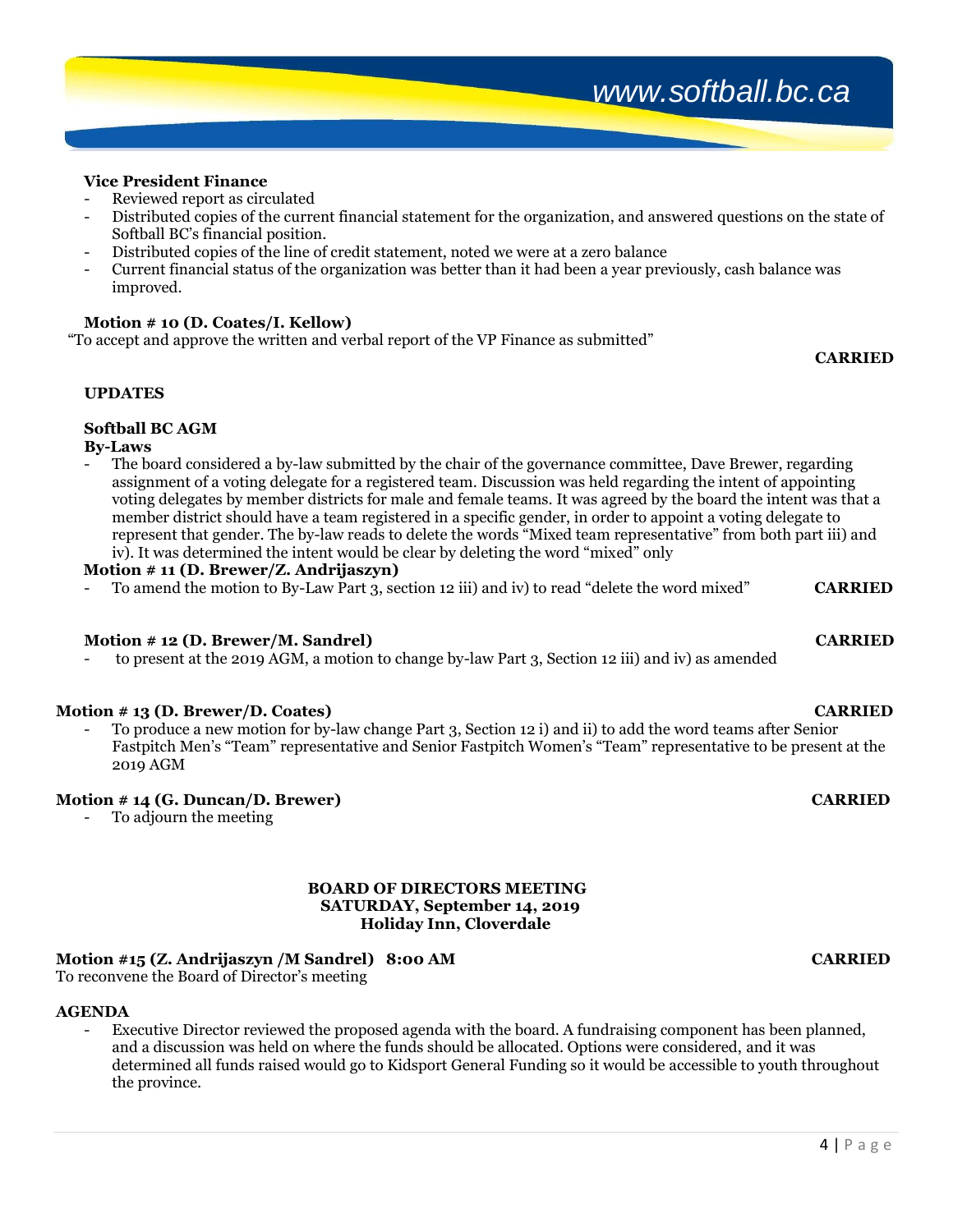5 | P a g e

# **ADVISORY COUNCIL MOTIONS**

- Minor advisory council motions were presented by the Minor Director All motions recommended for approval by the council were approved Motion 7.3 a) was tabled to the October Board meeting

# **Motion # 16 (M. Renney/D. Brewer) CARRIED**

To accept the recommendations of the Minor advisory council as presented by the Minor Director

- Umpire Advisory Council motions were presented by the Provincial UIC

Motion 7.7 g) iii), 9.10, 9.5, 9.6 and 19.2 were tabled to the October Board meeting Motion 7.1s) was defeated 5 -2 Remaining motions, including housekeeping package were approved **Motion # 17 (D. Coates/D. Brewer) CARRIED** To accept the recommendations of the advisory council and approve motions Housekeeping, 16.2, 9.3 and 9.6

- Senior advisory council motions were presented by the Senior Director Upon recommendation from the senior advisory council the following motions were approved: Designated runner (new article), Slo-pitch (new article), Program name change (no article), Article 10. 4 b), Article 9.5 a), Table the following motions 9.5 registration dates, 9.10 pick-up U19, 5.3 pro tem appeal, 9.1 Withdrawn – article 9 rewrite Amended pitching distance chart to delete "Senior D women will continue to pitch at 43 feet for a two year trial", approved amended motion **Motion # 18 (D. Coates/M. Sandrel) CARRIED**

To accept the recommendations of the advisory council with the exception of the tabled and withdrawn motions

# **MOTIONS TO SOFTBALL CANADA**

- The board reviewed two motions to be submitted to Softball Canada. If approved, the motions will be brought to the floor of the Softball BC AGM, and voted on by the delegates. If approved by the membership, the board will bring them to the Softball Canada Congress; if defeated, the motion will be withdrawn at Softball Canada Congress.
- Motion to revert back to 2019 standards in coaching requirements for U19/U23 and Senior Men and Women **Motion #19 (M. Renney/G. Duncan) CARRIED** To approve the motion be brought to the Softball Canada Congress
- Motion to change pitching distances for U10 through U16 **Motion #20 (M. Sandrel/D. Brewer) CARRIED (w/ 1 Abstention)** To approve the motion be brought to the Softball Canada Congress

# **AWARD NOMINATIONS**

- Presented by VP Duncan, as chair of the award committee. The list of nominees was shared with the directors, and voted upon by category. A final list of award winners for the 2019 season was approved and staff is directed to notify the award winners. Each recipient will be recognized at the Softball BC Awards banquet held during the Conference/AGM

# **Motion #21 (D. Brewer/M. Renney) CARRIED**

To approve the nominees as discussed

# **NOMINATING COMMITTEE**

- D. Brewer, chair of the nominating committee presented his list of candidates for board positions. With the exception of the Provincial Umpire in Chief position, the remaining spots on the board are recommended to be filled by the incumbents. Susan Strafford was put forward as the candidate for the PUIC director, as Dave Brewer has announced his retirement.

# **Motion #22 (D. Brewer/G. Duncan) CARRIED**

To approve the report from the chair of the nominating committee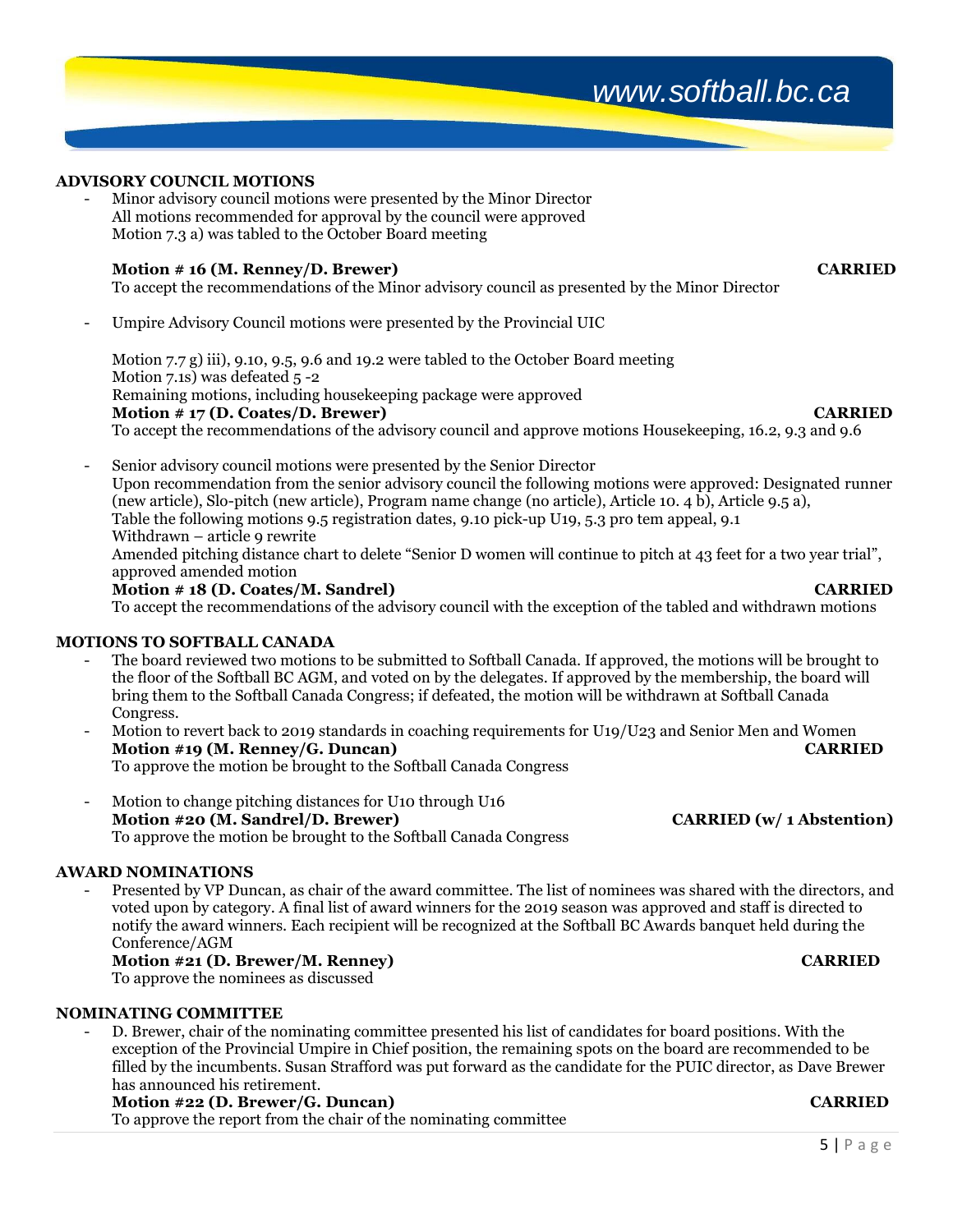## **PROVINCIAL CHAMPIONSHIP AND POST PROVINCIAL REVIEW**

- Executive Director distributed the summaries of surveys from the Provincial Championships. In general findings were positive. Areas of concern were shared with the appropriate directors. Results from the surveys were shared with hosts as well.
- BC was well represented at post Provincial Championships, a report was provided to the board on final results from Westerns and Canadians. Of particular note were the results from the Richmond Islanders 2000B team and the Fraser Valley Fusion 05 A team who both went undefeated through their respective events, capturing gold.

### **SOFTBALL CANADA CONGRESS**

As the host of the 2019 Softball Canada Congress, the board were provided an update from staff on plans to date for our responsibilities as hosts. All initiatives are being managed, and staff will provide updates to the board as we get closer

### **LTAD PRESENTATION**

Matt Young from Sport Record was scheduled to provide a presentation of LTAD implementation in advance of his presentation at the SBBC Conference. Due to technical difficulties, the online presentation was cancelled

### **NEW BUSINESS**

### **STATUS REPORT**

- Copies of the 2019 status report were circulated to the directors. Detail on registration, analytics of demographics was provided. It was noted in the presentation that our overall member registration had increased, and in particular umpire registration had grown over 22% and youth membership numbers grew nearly 4%. This was the first increase in member registration in youth categories in eleven years.

### **2020 PROVINCIAL DATES**

- Discussion was held on preferred dates for Provincials in 2020. Scheduling is difficult due to possible conflicts with Canada Cup, NAIG and BC Summer Games. As well, a discussion took place on availability of umpires qualified for Provincials related to hosting adult and youth Provincials. Dates were agreed on, and staff directed to post the information on the Softball BC website.

## **WESTERN AND CANADIAN CHAMPIONSHIP HOSTING**

- Staff reviewed the events being hosted in BC in 2020, including U14 Westerns and slo pitch Canadian Championships. Discussion was held on opportunities while hosting slo pitch in BC to attract new teams, and dates for Westerns.

Action item: Staff was directed to post hosting bids for 2020 Westerns, and to prepare a definition for hosting and qualifying requirements for slo pitch

### **2020 SOFTBALL CANADA COACHING REQUIREMENTS**

- Staff distributed a report showing the current provincial coaching requirements and the Softball Canada coaching requirements for 2020. With changes coming into effect for Canadian Championships and online training from Softball Canada, it was recommended we review our communication plans and action plans to assist our coaches to meet these requirements.

Action plan: review Provincial coaching requirements to bring them closer to alignment with Softball Canada

## **SOFTBALL BC MASTERS TOURNAMENT**

- Staff presented a proposal for hosting a Masters Fastpitch tournament in 2020. The proposal included Softball BC being the host and assuming financial risk. The board was satisfied there was sufficient interest from the community and directed staff to prepare a detailed proposal for consideration in fiscal 2021.

Action plan: prepare a detailed budget and proposal for a Masters style Fastpitch tournament in August 2020

### **PER DIEMS FOR SUPERVISORS AND UIC/DUIC at PROVINCIALS**

- Staff was requested to provide a report showing per diem costs for board representatives and UICs at Provincial Championships. The recommendation was to increase the per diem for these volunteer positions to bring it into